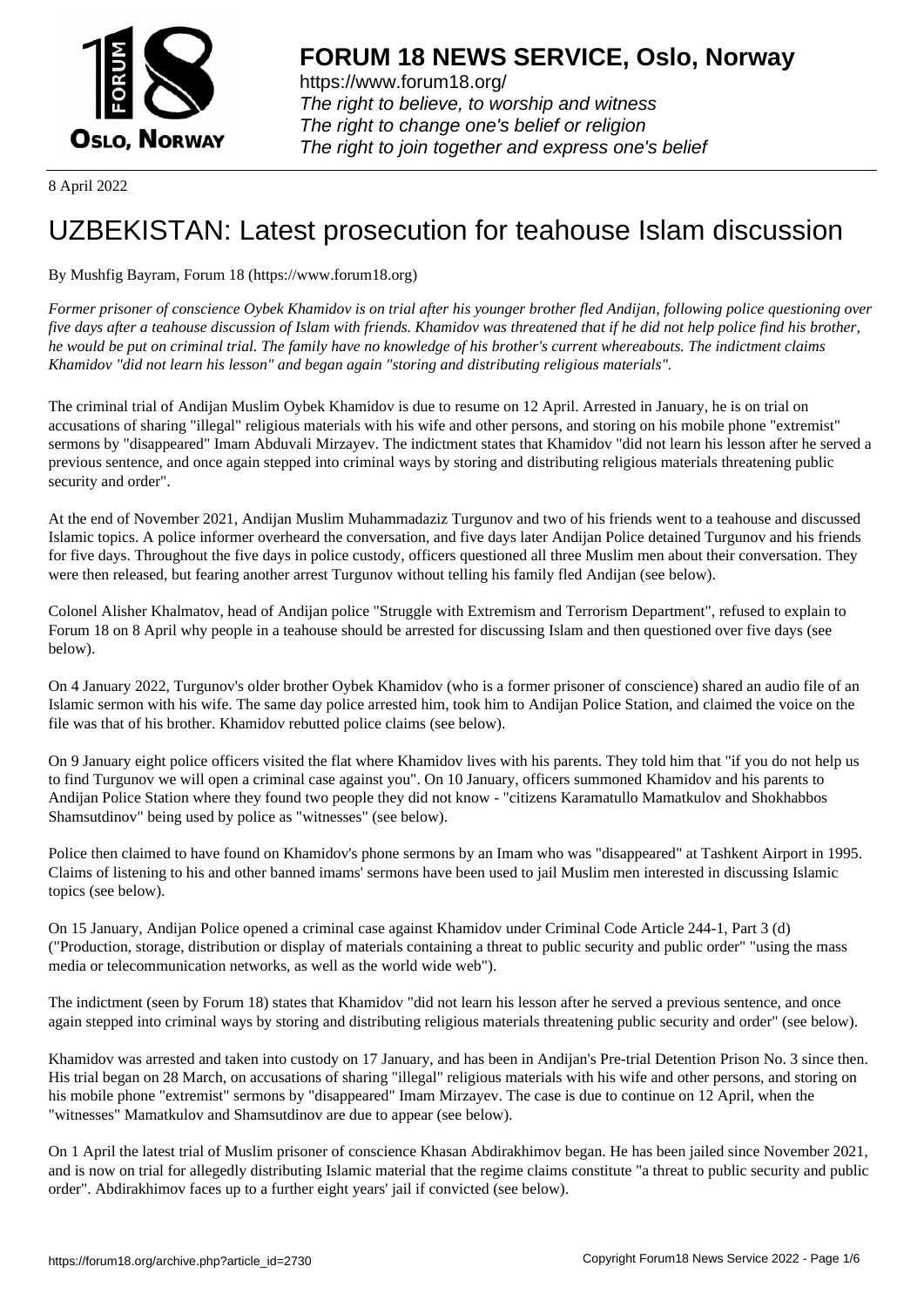freedom sentence, was changed at home under a current  $\mu$  prison term. Points can principal violated his current  $\mu$ restrictions. His wife Iroda Nekboyeva says he did not appeal against the November 2021 court verdict that sent him to prison as police said he would be released soon if he did not "make a noise". "But apparently we were all deceived and now they opened a new case and want to give him a long sentence" (see below).

On 25 March, Tashkent Muslim prisoner of conscience Fazilkhoja Arifkhojayev was transferred to a prison in Navoi Region. In January he was jailed for seven and half years in a labour camp for criticising state-appointed imams. He was repeatedly tortured, including after his defence lawyer Sergey Mayorov lodged formal complaints about the torture. The judge ignored his torture. "The torturers continue with impunity," Mayorov observed (see below).

Doctor Alimardon Sultonov, a devout Muslim known for discussing freedom of religion and belief issues, is still in custody after being arrested on 18 January by the National Guard. He now faces charges under five different Criminal Code articles, and if convicted faces a possible maximum 10-year jail term. It is expected that the indictment will be completed in May (see below).

Teahouse discussion of Islam leads to five days' questioning

At the end of November 2021, Andijan Muslim Muhammadaziz Turgunov and two of his friends went to a teahouse and discussed Islamic topics. A police informer overheard the conversation, and five days later Andijan Police detained Turgunov and his friends for five days. Throughout the five days in police custody, officers questioned all three Muslim men about their conversation. They were then released.

Colonel Alisher Khalmatov, head of Andijan police "Struggle with Extremism and Terrorism Department" (https://www.forum18.org/archive.php?article\_id=2699), refused to explain to Forum 18 on 8 April why people in a teahouse should be arrested for discussing Islam and then questioned over five days. He put the phone down after Forum 18 asked the question.

From November-December 2021, the regime carried out a nationwide campaign against Muslims wearing the hijab or beards (https://www.forum18.org/archive.php?article\_id=2712), including harassing an 18-year-old Muslim woman from Tashkent who wears the hijab. Many Muslim men were detained and questioned, and former prisoners of conscience were particularly targeted because of the respect their neighbours have for them (https://www.forum18.org/archive.php?article\_id=2723) and their willingness to discuss Islamic topics.

Such targeting of Muslims exercising their freedom of religion and belief continues in 2022. On 2 March, Nosir Numanov and his friends went to their local mosque for evening prayer. As there were too many other worshippers and many police outside the mosque, they went to a local teahouse to say their prayers (https://www.forum18.org/archive.php?article\_id=2729), and afterwards planned to have a meal together. On 11 March Numanov was given a 15-day jail sentence and the teahouse owner was fined about 10 months' average wages.

Separately, former prisoners of conscience Gaybullo Jalilov and Laziz Vokhidov were fined for having allegedly "illegal" religious materials on their phones.

Into hiding for fear of state reprisals

Turgunov suspected that police might arrest him again, and without telling his family left Andijan for an unknown destination. The family had no knowledge that he would do this, and do not know where he is, his father Dilshod Khamidov told Forum 18 on 8 April.

Other Muslims have also gone into hiding for fear of state reprisals. For example 47-year-old Odilbek Khojabekov without telling his family went into hiding in June 2021 fearing for his safety (https://www.forum18.org/archive.php?article\_id=2688). This was before he was in his absence on 1 July given a five year labour camp sentence for returning from the haj pilgrimage with Islamic literature. A first trial gave him a suspended sentence which was later removed for good probation behaviour. The State Security Service (SSS) secret police then pressured ordinary police, prosecutors, and others into giving what the family insists is false testimony at a second hearing which ordered him jailed in absentia.

Turgunov has a different surname from his father as Dilshod renamed his son in honour of his own father, whose first name was Turgun. This way of honouring relatives is common in Central Asia.

Former prisoner of conscience older brother then targeted

On 4 January 2022, Turgunov's older brother Oybek Khamidov used Telegram social media to share an audio file with his own wife. The Uzbek-language Muslim sermon, spoken by an unknown man, criticises Muslims who use the courts in Uzbekistan to settle disputes with other Muslims. The speaker says: "It is fine to ask for a social help from the public but not the state authorities or secular courts. .. We cannot stop people from sinning, but we can decide who we should associate with. Those who ask the secular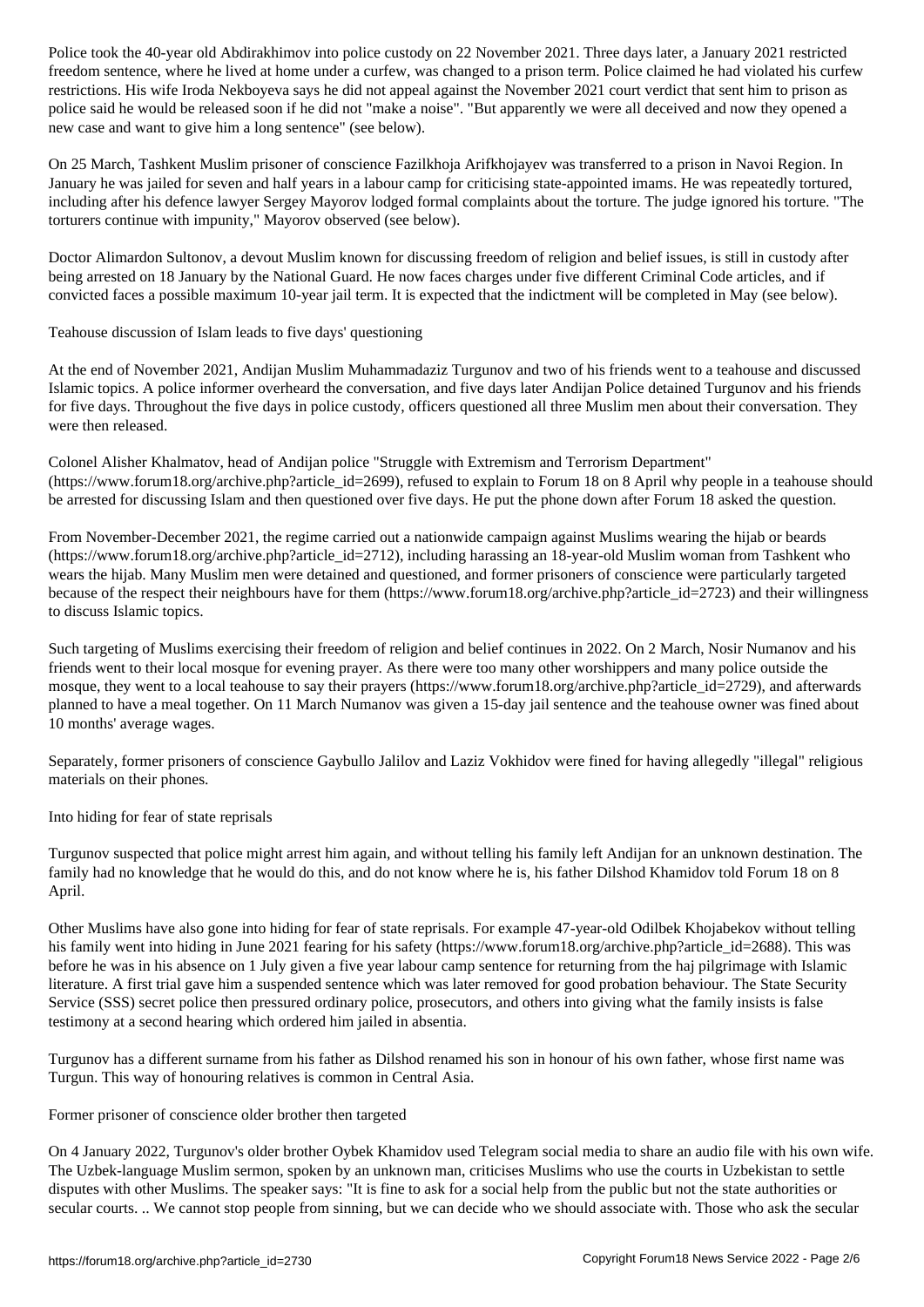The same day police arrested Khamidov and took him to Andijan Police Station. According to the indictment in the case (seen by Forum 18), Criminal Investigation Department (CID) Investigator Begzod Komilov claimed to Khamidov that the voice on the audio file sounds like Muhammadaziz Turgunov, Khamidov's younger brother. Khamidov in the indictment disputes Investigator Komilov's claims, stating: "It was a recording of religious material made by an unknown person."

Dilshod Khamidov pointed out to Forum 18 that his son Oybek had not threatened anyone, or called on other Muslims to violate public security or order as police claim he did in response to the audio file.

On 23 May 2012 Oybek Khamidov had been given a six-year prison term under Criminal Code Article 244-2 (https://www.forum18.org/archive.php?article\_id=2699) ("Creation, leadership or participation in religious extremist, separatist, fundamentalist or other banned organisations"). His only "crime" was to store and distribute Islamic material to friends. This is forbidden under the regime's strict state censorship of all religious texts and public discussion of religious topics.

Khamidov's six year jail sentence ran from his pre-trial arrest on 20 December 2011 to his release on 20 December 2017.

Dilshod Khamidov also pointed out that Oybek Khamidov "committed no crime in either 2012 or today". He observed that "Oybek has only listened to and shared with his friends on social media sermons in Uzbek on Islam and the life of a Muslim in this world."

On 9 January, eight police officers visited the flat where Khamidov lives with his parents, and told him that "if you do not help us to find Turgunov we will open a criminal case against you".

"Witnesses"?

On 10 January, officers summoned Khamidov and his parents to Andijan Police Station where "with citizens Karamatullo Mamatkulov and Shokhabbos Shamsutdinov as witnesses", police claimed to have found sermons by Andijan Imam Abduvali Mirzayev on Khamidov's phone.

Mamatkulov and Shamsutdinov – which may not be their real names - are totally unknown to Khamidov and his family.

Imam Mirzayev "disappeared" at Tashkent Airport in 1995 (https://www.forum18.org/archive.php?article\_id=515) with his assistant and was never seen again. Claims of listening to his and other banned imams' sermons have been used to jail Muslim men (https://www.forum18.org/archive.php?article\_id=2719) interested in discussing Islamic topics. In such cases, the regime has also used torture and police agent provocateurs (https://www.forum18.org/archive.php?article\_id=2575) to produce false and fabricated evidence.

On 12 January 2022, the Religious Affairs Committee (https://www.forum18.org/archive.php?article\_id=2699) claimed in an opinion to police that the audio file Khamidov shared is "extremist material".

Criminal case opened, older brother detained, "did not learn his lesson"

On 15 January, Andijan Police Criminal Investigation Department (CID) Investigator Begzod Komilov opened a criminal case against Khamidov under Criminal Code Article 244-1, Part 3 (d) (https://www.forum18.org/archive.php?article\_id=2699) ("Production, storage, distribution or display of materials containing a threat to public security and public order" "using the mass media or telecommunication networks, as well as the world wide web"). Investigator Komilov also prepared the indictment.

The indictment (seen by Forum 18) states that Khamidov "did not learn his lesson after he served a previous sentence, and once again stepped into criminal ways by storing and distributing religious materials threatening public security and order".

Investigator Komilov did not answer his phone to Forum 18 on either 7 or 8 April.

Khamidov was arrested and taken into custody on 17 January, and has been in Andijan's Pre-trial Detention Prison No. 3 since then. His parents were able to see him on 28 January and 16 February.

On 28 February, Andijan Prosecutor Farkhodbek Rakhmonov approved the indictment. The Prosecutor's Office did not answer phones to Forum 18 on either 7 or 8 April.

On 28 March, Andijan City Court began hearing the criminal case against Oybek Khamidov, who is being accused of sharing "illegal" religious materials with his wife and other persons, and storing on his mobile phone "extremist" sermons by "disappeared" Imam Mirzayev.

Judge Sardorbek Rasulov is hearing the case, and the prosecution is represented by Avazbek Bozorbayev of Andijan Prosecutor's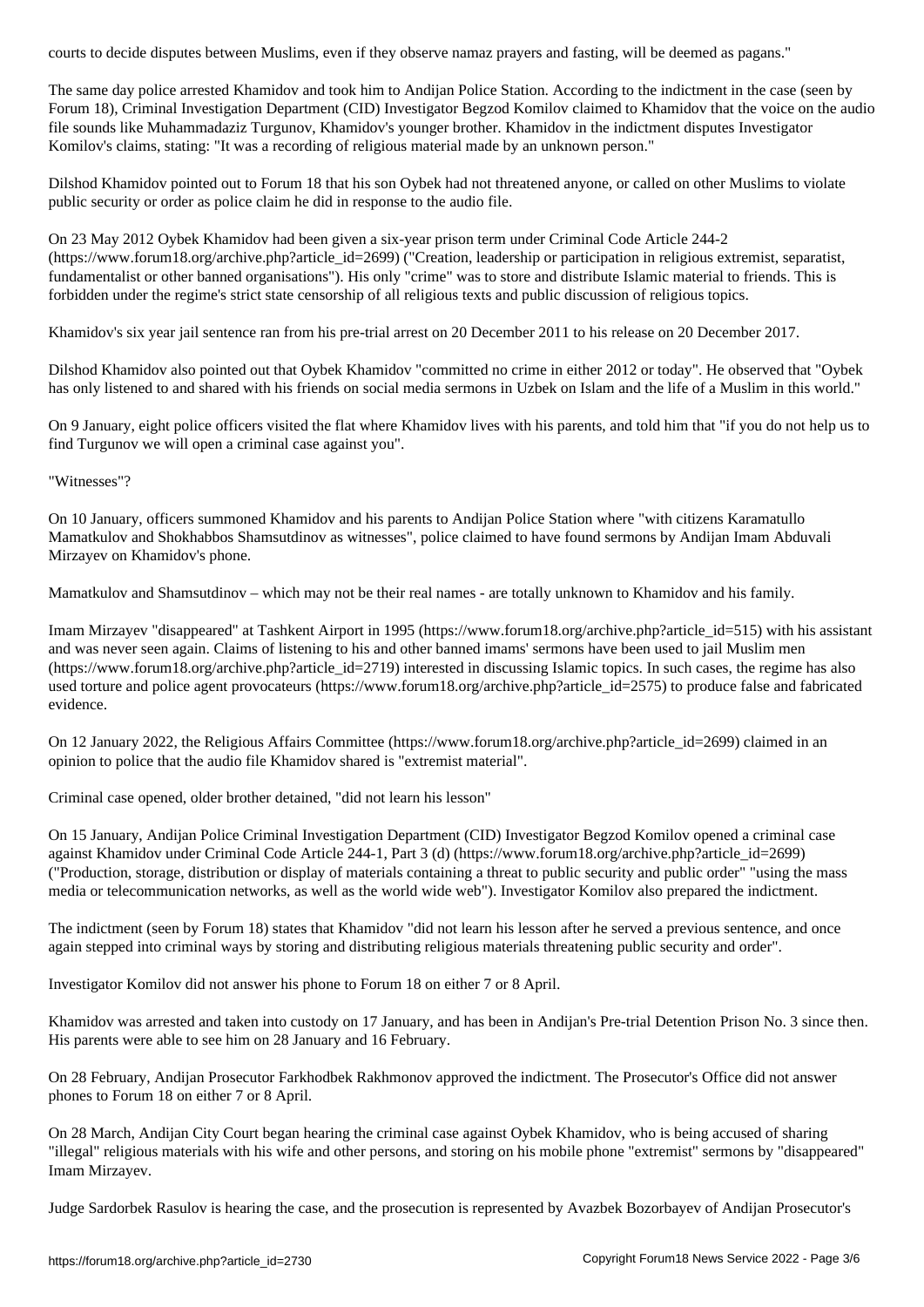The case is due to continue on 12 April, when the "witnesses" Mamatkulov and Shamsutdinov are due to appear. Prisoner of conscience Khamidov's prison address is:

Uzbekistan

Andijon viloyati

Andijon shaxri

Jazoni ijro etish departamentinin

3 sonli tergov xibisxonasi

Eski ush kuchasi 202 uy 3

Oybek Dilshod ogli Khamidov

New charges against prisoner of conscience Abdirakhimov

On 1 April, the latest trial of Muslim prisoner of conscience Khasan Abdirakhimov began. He has been jailed since November 2021, and is now on trial for allegedly distributing Islamic material (https://www.forum18.org/archive.php?article\_id=2719) that the regime claims constitute "a threat to public security and public order". Police completed the criminal investigation on 16 February. Abdirakhimov faces up to a further eight years' jail if convicted.

Police took the 40-year old Abdirakhimov into custody on 22 November 2021. Three days later, a January 2021 restricted freedom sentence (https://www.forum18.org/archive.php?article\_id=2719), where he lived at home under a curfew, was changed to a prison term. Police claimed he had violated his curfew restrictions.

In late January 2022, Kashkadarya Regional Police opened a new criminal case against prisoner of conscience Abdirakhimov (https://www.forum18.org/archive.php?article\_id=2719). His wife Iroda Nekboyeva says he did not appeal against the November 2021 court verdict that sent him to prison as police said he would be released soon if he did not "make a noise". "But apparently we were all deceived and now they opened a new case and want to give him a long sentence."

The regime appears to be trying to link prisoner of conscience Abdirakhimov's case with three former prisoners of conscience, Gaybullo Jalilov, Khayrullo Tursunov, and Laziz Vokhidov. All three were repeatedly questioned about Abdirakhimov (https://www.forum18.org/archive.php?article\_id=2723) between November 2021 and January 2022.

Police Investigator Nurullo Norkulov "questioned all three of us whether we had a connection with Syria and Islamic extremists and terrorists there," Jalilov told Forum 18 on 16 February (https://www.forum18.org/archive.php?article\_id=2719). "He told us that Khasan [Abdirakhimov] had shared Islamic materials with us through his mobile phone on the Telegram messaging platform. Allegedly, police found that Khasan was messaged by an Uzbek man, his former classmate from school, who currently lives in Syria."

Abdirakhimov's lawyer Mumin Lutfulloyev told Forum 18 (https://www.forum18.org/archive.php?article\_id=2719) that "I do not agree with the notion [the regime employ in similar cases] that receiving a message to one's phone from a suspected terrorist or reading or listening to Islamic materials or even extremist materials makes one an extremist or a terrorist".

False accusations of "terrorism" and similar charges have been repeatedly, used along with police agent provocateurs, to jail groups of Muslim men who meet together to pray and to study Islam.

Prisoner of conscience Abdirakhimov's latest criminal case begins

On 1 April 2022, Karshi District Criminal Court began hearing the latest criminal case brought against prisoner of conscience Abdirakhimov. He is being charged under Criminal Code Article 244-1, Part 3 (d) (https://www.forum18.org/archive.php?article\_id=2699) ("Production, storage, distribution or display of materials containing a threat to public security and public order" "using the mass media or telecommunication networks, as well as the world wide web").

Investigator Laziz Yuldoshev of Karshi Regional Police Criminal Investigation Department (CID) on 26 November 2021 opened the case and prepared the indictment. On 19 February 2022, Regional Prosecutor U. Sadullayev approved the indictment. Officials in both Karshi CID and the Regional Prosecutor's Office on 7 April refused to answer Forum 18's questions on the case.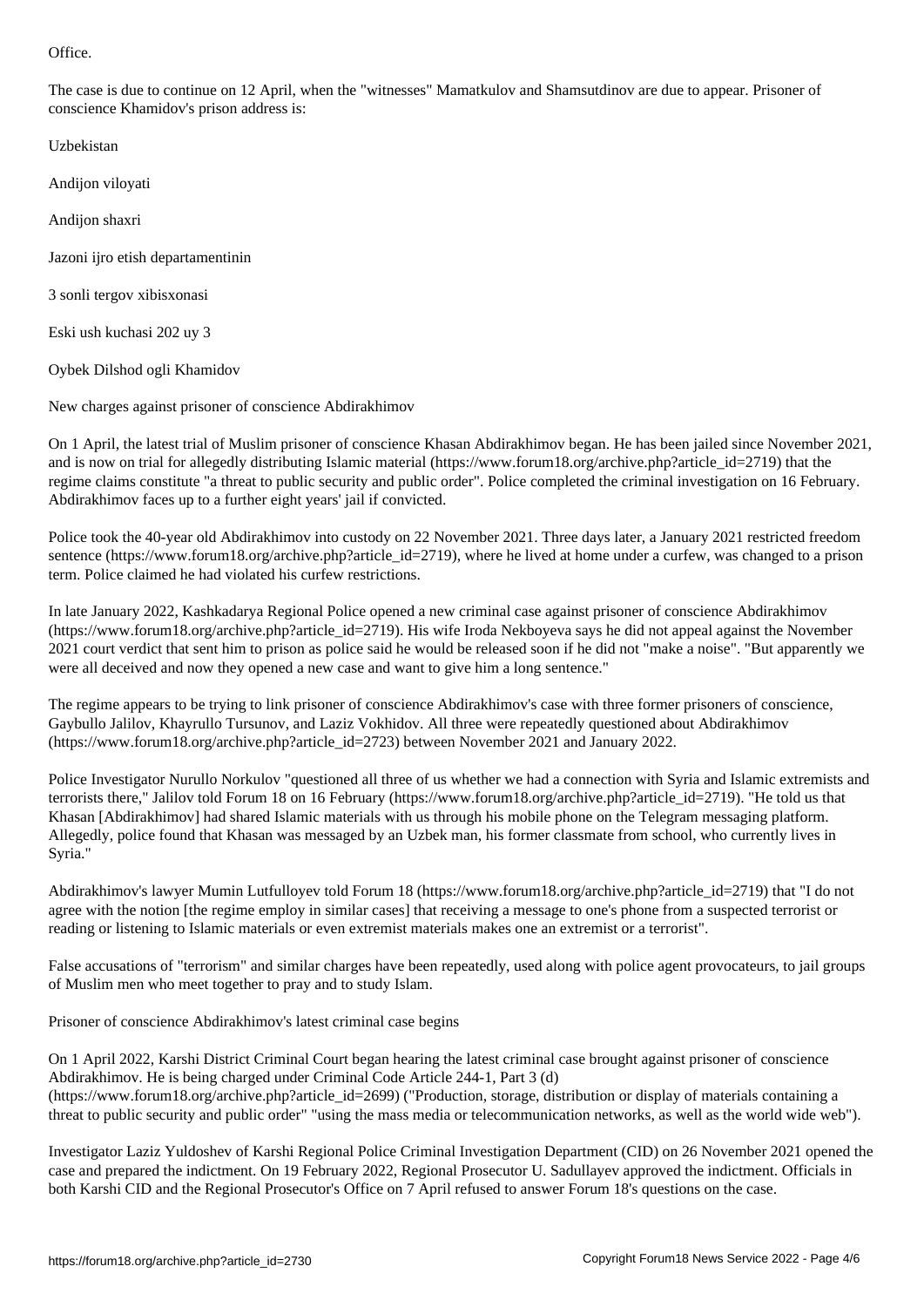The next hearing will be on 13 April. "It may be the last hearing, and we hope that he will not receive harsh punishment," Abdirakhimov's family told Forum 18 on 7 April.

Prisoner of conscience Abdirakhimov is being held in Karshi's Investigation Prison No. 5. Its address is:

Uzbekistan

Kashkadarya viloyati

Karshi tumani

Shayxali qurqoni

IIB JIEB 5-sonli tergov xibisxonasi

he can file a complete a complete a complete a complete a complete a complete a court of the court of the court

Prisoner of conscience Arifkhojayev transferred to Navoi jail

On 26 January, Tashkent Muslim prisoner of conscience Fazilkhoja Arifkhojayev was jailed for seven and half years in a labour camp (https://www.forum18.org/archive.php?article\_id=2716) for criticising state-appointed imams. He was repeatedly tortured, including after his defence lawyer Sergey Mayorov lodged formal complaints about the torture. The judge ignored his torture. "The torturers continue with impunity," Mayorov observed.

Prisoner of conscience Arifkhojayev was transferred to a prison in Navoi Region on 25 March. His prison address is:

Uzbekistan

Navoi viloyati

5-sonli Jazoni ijro etish bulimi (JIEB)

Trauma surgeon still in detention, faces multiple criminal charges

On 18 January, the National Guard arrested Doctor Alimardon Sultonov, a devout Muslim known for discussing freedom of religion and belief issues (https://www.forum18.org/archive.php?article\_id=2716). He was charged under Criminal Code Article 244-1, Part 3 (d) (https://www.forum18.org/archive.php?article\_id=2699) ("Production, storage, distribution or display of materials containing a threat to public security and public order" "using the mass media or telecommunication networks, as well as the world wide web"). The arrest was "for criticising President Mirziyoyev, state-appointed imams and other officials".

Since April 2021 Dr Sultanov has been under continuous and unconcealed surveillance by the regime.

It is very unusual for the National Guard, part of the military, to be involved in freedom of religion or belief cases. A Presidential Administration official (who refused to give his name) claimed to Forum 18 that the National Guard did not arrest Sultanov (https://www.forum18.org/archive.php?article\_id=2716) "but was there to ensure public order".

Interior Ministry Special Investigator Colonel Gairat (who refused to give his surname) is leading the case, and has refused to allow Dr Sultonov's parents to visit him (https://www.forum18.org/archive.php?article\_id=2716). However, from 4 April visits were allowed.

Rakhima Masharipova, Sultonov's mother, told Forum 18 on 7 April that he is still being held in Nukus Pre-trial Detention Prison, and his case is under investigation.

In addition to the initially known charge under Criminal Code Article 244-1, Part 3 (d)

(https://www.forum18.org/archive.php?article\_id=2699), multiple additional charges are now known to have been brought against Dr Sultonov. On 18 January, Karakalpakstan Interior Ministry Lieutenant Colonel Gairat Kulymbetov of the Investigation of Special Crimes Department opened cases under these Criminal Code articles:

- Article 112, Part 3 ("Threat of killing or violence");

- Article 156, Part 2 (https://www.forum18.org/archive.php?article\_id=2699) ("Deliberate acts intended to humiliate ethnic honour and dignity, insult the religious or atheistic feelings of individuals, carried out with the purpose of inciting hatred, intolerance, or